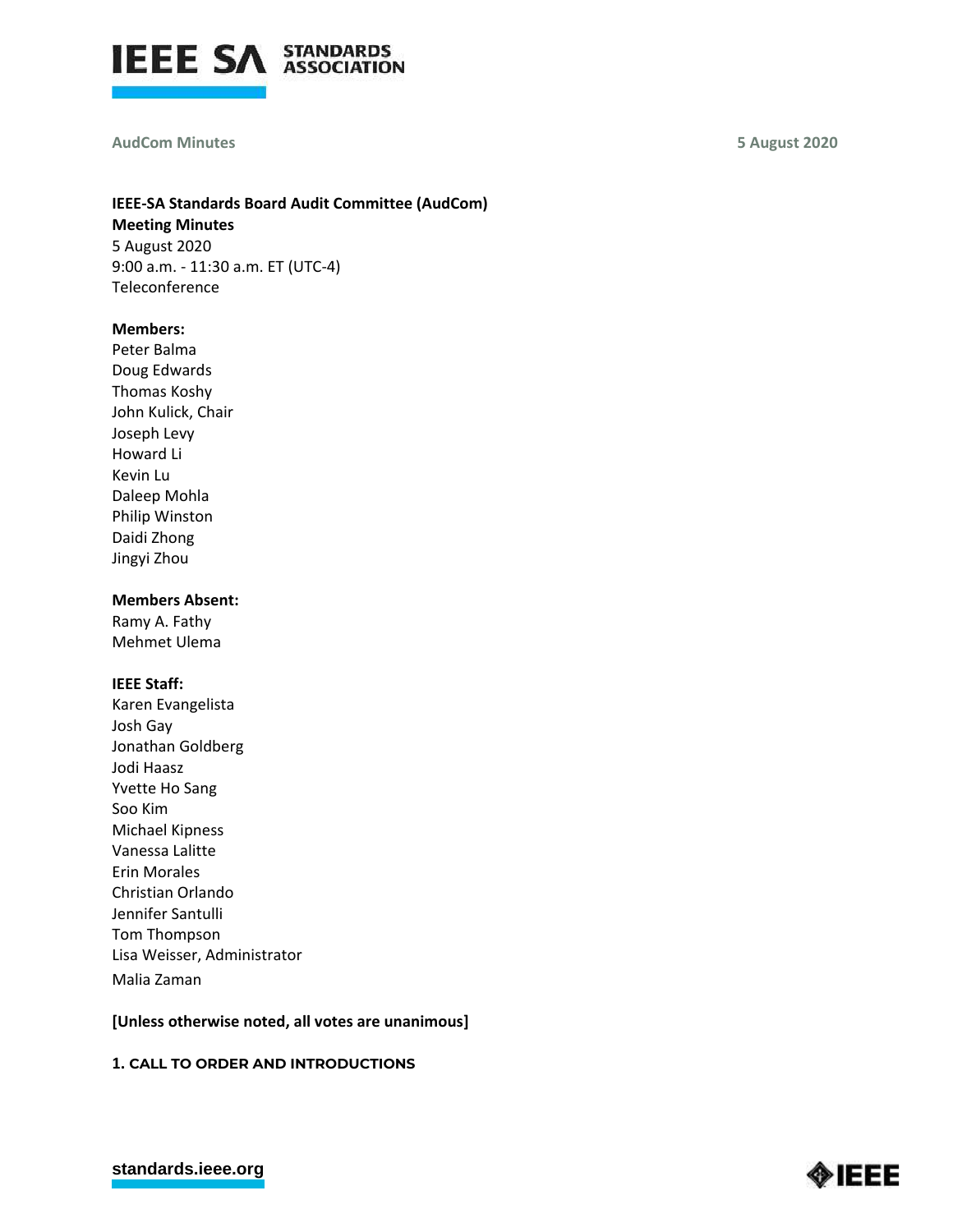Chair Kulick called the meeting to order at 9:06 a.m. due to several issues with people logging in. There was a round of introductions.

### **2. REVIEW AND APPROVAL OF THE AGENDA**

Chair Kulick asked if there were any additions, deletions, or alterations to the agenda for the AudCom baselines meeting. There were none.

## **A motion was made and seconded to approve the 5 August 2020 AudCom meeting agenda. The motion was unanimously approved.**

### **3. INTRODUCTION TO BASELINES DISCUSSION - PETER BALMA**

Peter Balma presented information about the work of the AudCom baselines update ad hoc, which began in 2019 and continued with a re-formed ad hoc in 2020. He noted specific sections that were enhanced. In addition to thanking the members of the baselines ad hoc, he gave a special mention to Lisa Weisser for her work on the baselines, and Chair Kulick added to the recognition.

### **4. DISCUSSION**

Peter Balma led the discussion with a walkthrough of both the Standards Committee and Standards Coordinating Committee versions of the baselines to review some of the specific updates. During the discussion, minor editorial suggestions were made that will be cleaned up before the documents are sent to the SASB.

One topic that generated further discussion was the addition of officer term limits to the baselines. The discussion led to a vote to determine if AudCom is satisfied with the current version of the baselines presented by the ad hoc.

# **Vote: Are you satisfied with the current version of the baselines presented by the ad hoc? (7 approve, 1 disapprove [Mohla], 1 abstain [Balma]).**

There were also topics discussed that it was agreed needed further clarification, but not within the baselines. It was suggested that there is a potential upcoming FAQ area for AudCom, and this could be the place for these clarifications.

**AI: Lisa Weisser will make the edits in the baseline documents discussed during the meeting prior to sending them to the SASB.** 

*NB: This has been completed, and the draft documents have been sent to the SASB.*

### **5. RECOMMENDATION**

**A motion was made (Balma) and seconded (Zhou): AudCom recommends approval of the 2020 Baseline documents based on the comments resolved at this meeting. Upon vote, the motion passed (7 approve, 0 disapprove, 1 abstain [Balma]).**

Chair Kulick noted that the next step is to forward the documents to the SASB for its September meeting.